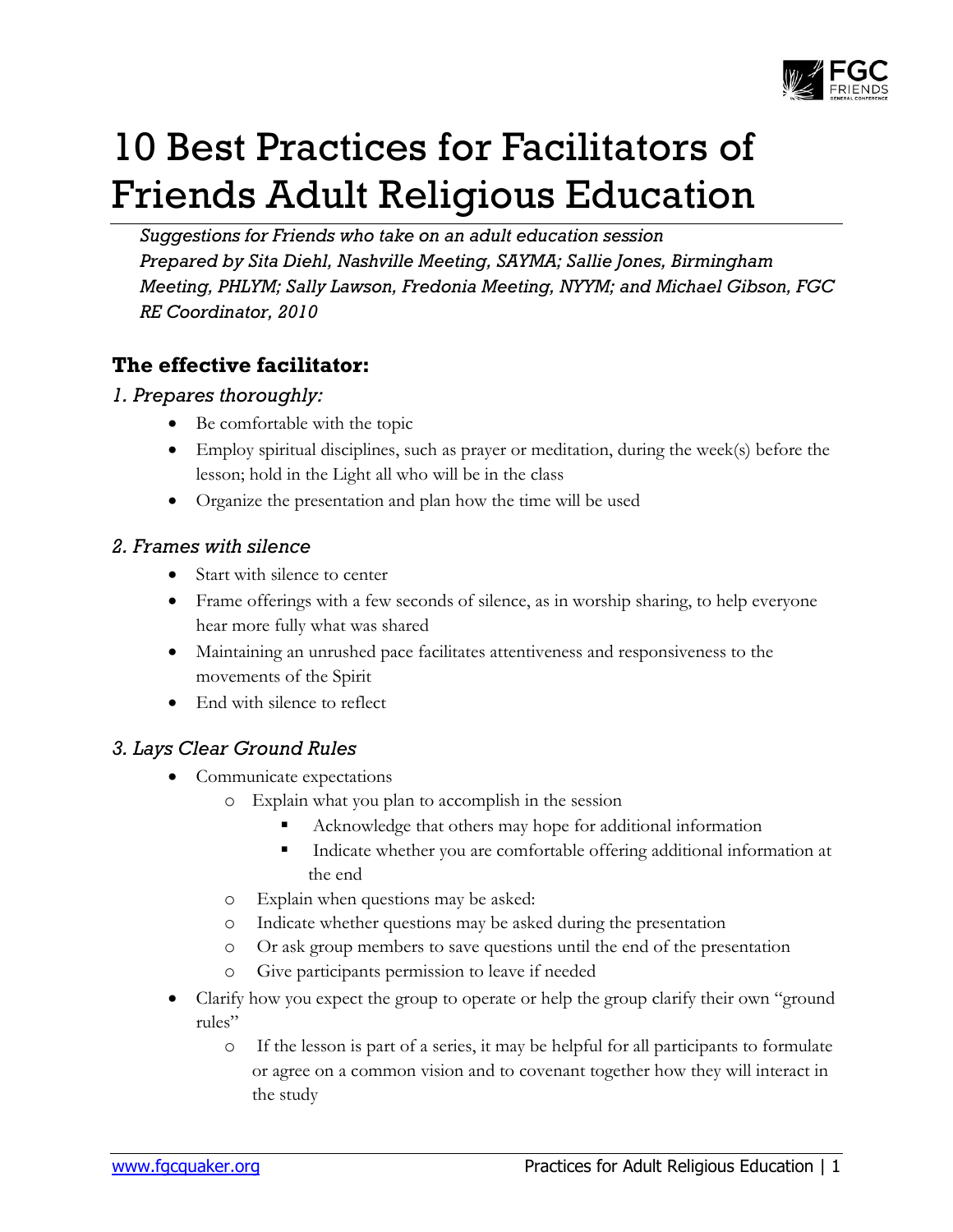

- Allow silent reflection between responses
- Respond respectfully to others' comments
- Respect confidentiality

#### *4. Creates a safe environment*

- Facilitator gives affirming responses to participants
- Facilitator might want to reference "Suggested Guidelines for Discussion Groups" http://www.fgcquaker.org/files/suggestedguidelines.pdf

#### *5. Is aware of and accommodates different styles of learning*

- Auditory
- Visual
- Kinesthetic
- Reflective
- For more information:
	- o "A 'Friendly' Look at Multiple Intelligences" by Sandra Peth
	- o http://www.fgcquaker.org/religious-ed/re-newsletter-06-fall03.html
	- o http://www.learning-styles-online.com/overview/
	- o http://fod.msu.edu/OIR/Learners/learning-teaching-styles.asp

#### *6. Encourages feedback*

- Ask open questions
	- o Begins with "how", "what," "I wonder," etc.
	- o Engages the group
	- o Helps all members understand that we are going to learn as a group
- Use reflective listening to respond
	- o Examples: "What I hear you saying" "Let me see if I understand what you are saying"
- Ask for group perspective
	- o "Who has something to add to this idea?"
- Incorporate feedback into presentation

#### *7. Integrates interactive learning*

Provide opportunities to actively engage in the topic through discussion, writing or other activity

#### *8. Deals directly, but tactfully, with participant problems*

- When someone is dominating the discussion
	- o Ask for permission to interrupt, "May I interrupt?"
	- o Thank person and ask for responses from others
	- o Speak once to a condition then leave it.